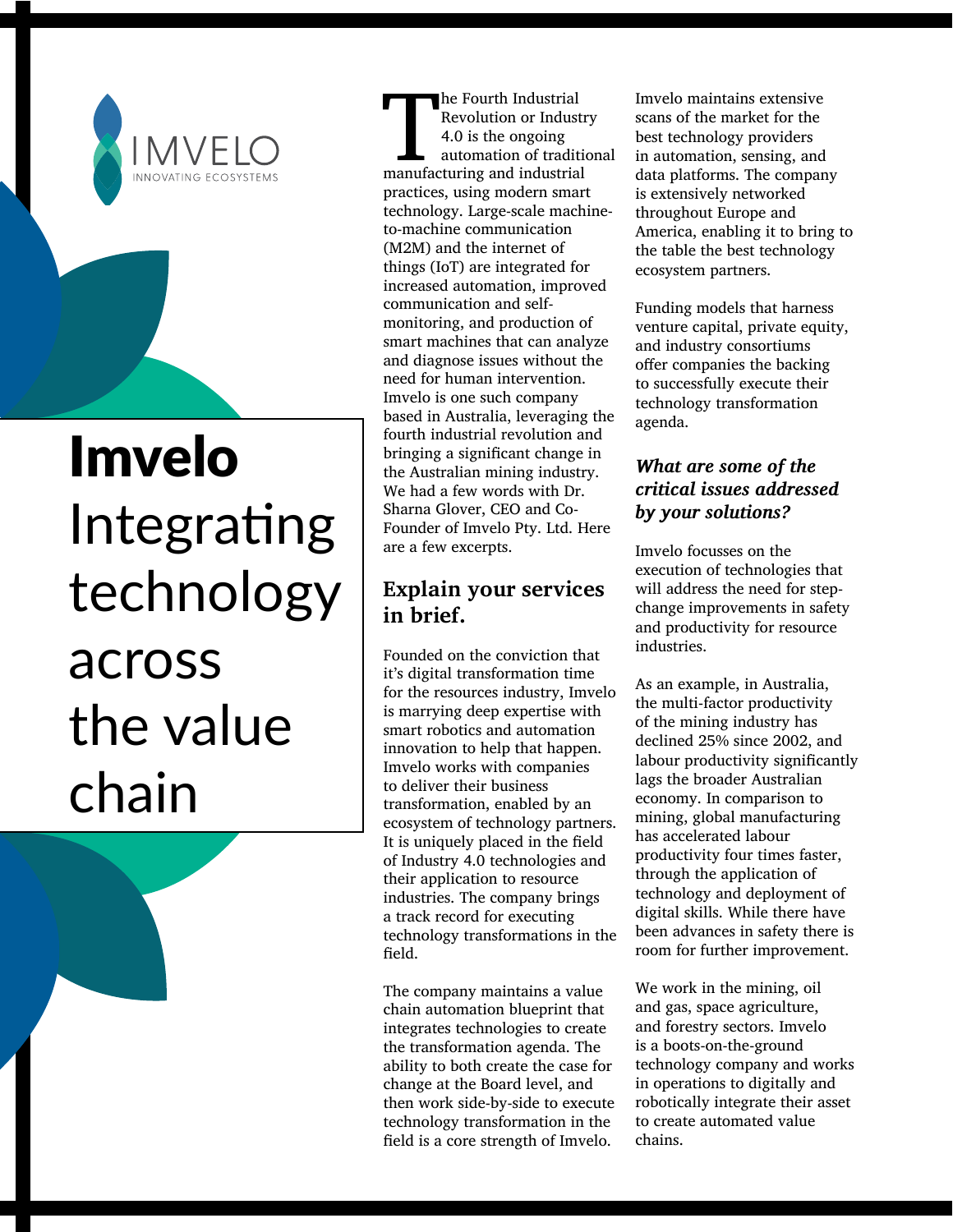

## **About the CEO/Founder**

**Dr. Sharna Glover** is the **Co-founder** of Imvelo Pty. Ltd and is the company CEO. She is an experienced executive leader with a twenty-year track record of successfully leading step-change technology programs. The ability to create connections through successful technology partnerships across the full ecosystem is her specialty. Sharna holds a first-class double degree in Chemical Engineering and Science, as well as a Ph.D. in Engineering. She is an Advisory Board member of the Australian Space Agency, a Non-Executive Director of the Robotics Australia Group, and an Advisory Board Member of the SmartSAT CRC.

Imvelo means *'ecosystem'* in Zulu – an African language.

website- *[www.imvelo.ai](https://imvelo.ai/)* CEO's Email Address- *Sharna.glover@imvelo.ai*